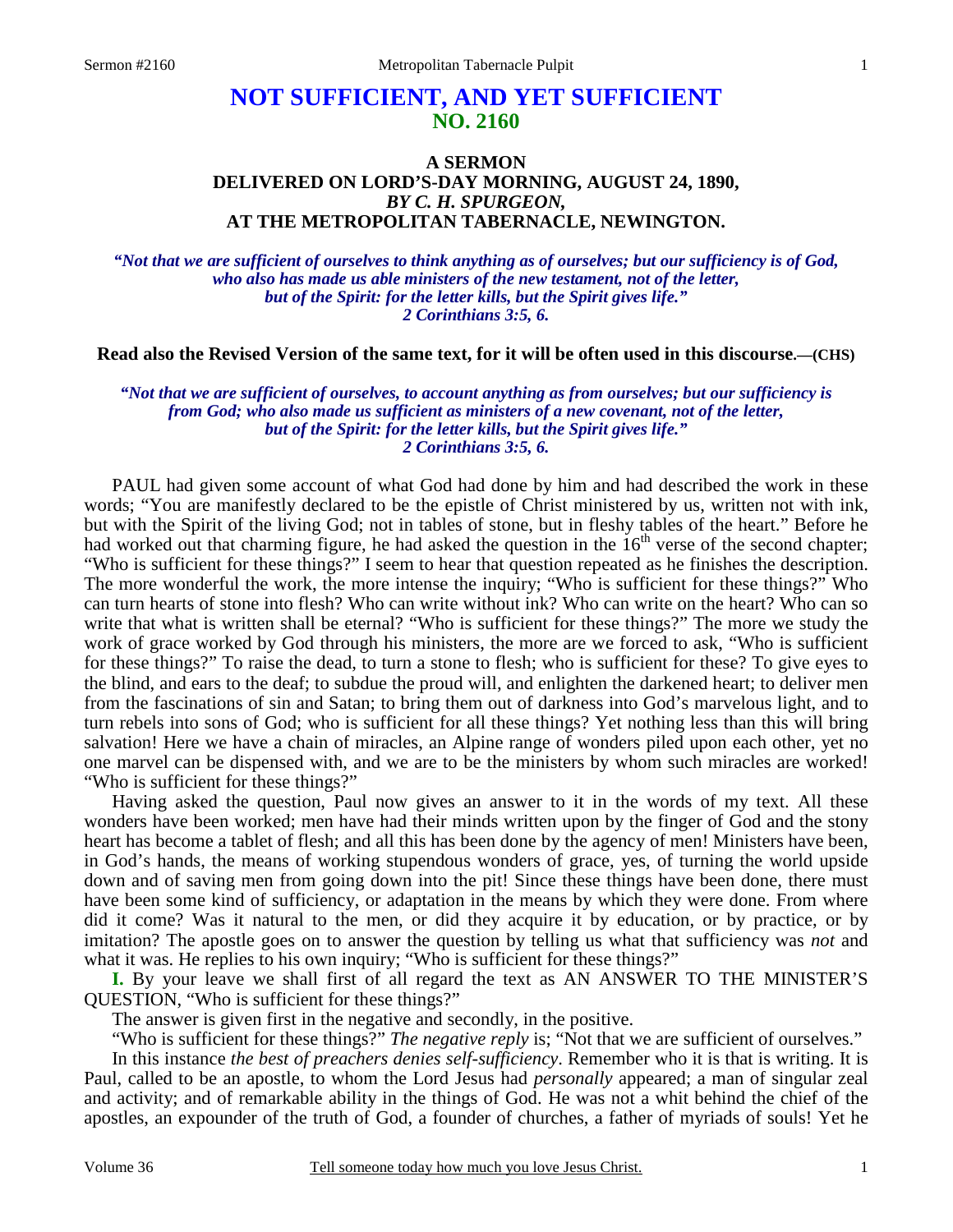says, "Not that we are sufficient of ourselves." He was, when he wrote this epistle, no beginner in holy oratory, but a well-exercised evangelist. He had been deeply taught of God. He had preached the Word fully and had gained an experience unrivalled. Beginning with a wonderful conversion, going on through sufferings, persecutions, journeys and labors, he had become a man of great weight and influence. Although long dead, his word would be law to us at this moment. And yet he confesses, "Not that we are sufficient of ourselves." Here was a man, too, who had been inspired by the Holy Spirit; a man to write epistles to churches; a man who spoke with divine authority and would not allow that authority to be questioned, for he felt that he was truly sent of God. And yet you see him bowing humbly down before the throne of heavenly grace and admitting his own impotence in these words; "Not that we are sufficient of ourselves." I cannot leave this point, for here we have a most successful soul-winner making his lowly acknowledgment. How many were already in heaven, converted under the ministry of the apostle Paul?! How many on earth were on the road to glory, led there by his teaching? How many had he inspired with the courage of martyrs, with the holiness of saints? He was a mine of spiritual wealth to the churches. I know no man who did more for the propagation of the faith than the indefatigable Paul! And yet he cries, "Not that we are sufficient of ourselves."

 Brethren, if Paul is not sufficient of himself, what are you and I? Where are you, you lay preachers and Sunday school teachers, and workers for God in different ways? Do you indulge the dream of selfsufficiency? Be ashamed of your folly in the presence of a great man who knew what he said and who spoke under the direction of the Spirit of God who wrote deliberately, "Not that we are sufficient of ourselves."

 And this negative is strengthened by the fact that *he did not feel sufficient in a very necessary point;*  "Not that we are sufficient of ourselves *to think anything* as of ourselves." I believe that our old translation is as good as good can be and that it sets forth the meaning of the Greek better than any other; "We are not sufficient of ourselves to think anything as of ourselves." I do not intend to insist upon this meaning as the only one, for I will bring in the Revised Version directly. Still, our version is to be defended and in any case its meaning must be retained. What? Was not the apostle able to do his own thinking? Must he receive thinking-grace; help to think aright? In these days we are rather overdone with "great thinkers." Wherever you go you hear of "advanced thinking," "modern thought" and so forth. It is true that ten bushels of the stuff are not worth half a farthing in the estimate of those who hunger for spiritual food; but chaff takes up much room; and as the wind blows it about it excites great attention. A fourth part of a cab of doves' dung, worth nothing in ordinary times, fetched a long price during the famine in Samaria. And today, when there is a famine of true theological learning, a great fuss is made concerning the crude speculations of vainglorious "thinkers." I do not believe the apostle ever tried to think upon religious matters otherwise than as the Spirit of God taught him. He was content to abide within the circle of inspiration. I pray that we may never travel beyond our orbit and quit the divine circuit of revelation. I find enough in my Bible to think about without going beyond that sphere. If we should ever exhaust Holy Scripture, we might then try to think something "as of ourselves." But as we shall never do that, we may be satisfied to tarry in revelation as in a land which flows with milk and honey. Let us not aim at being original thinkers, but at being witnesses and heralds of what God says to men. Our Lord Jesus strove not to be an original thinker, for he said, "My doctrine is not Mine, but His that sent Me." The Holy Spirit does not speak as an original thinker, for the Lord Jesus said, "He shall take of Mine, and shall show it unto you." As we have reminded you before, the original thinker of the Bible is one of whom it is said, "When he speaks a lie, he speaks of his own." We are not wishful to emulate him in such originality! We are not sufficient to think anything as from ourselves!

 Yet, thinking is the preacher's domain. He has to think of the fitness of a subject for his discourse, but he will not find his right subject by mere thinking; he must wait upon his Master for guidance. When he has found his subject he must work it out in his own mind and yet he is so insufficient in and of himself that he will not work it out aright unless he cries to the Holy Spirit to aid his thought and open to him the Scriptures. When the time has come for him to tell out what he has thought, he has to think over his subject aloud and speak with the mouth that which he has molded in his mind; and in this he is greatly dependent upon the help of God. In pouring from one bottle into another how much is spilt! How often does it happen that as the neck of a bottle may be too small to receive what is abundantly poured out, so the mind to be filled may not be sufficiently receptive! To think aloud, which means to speak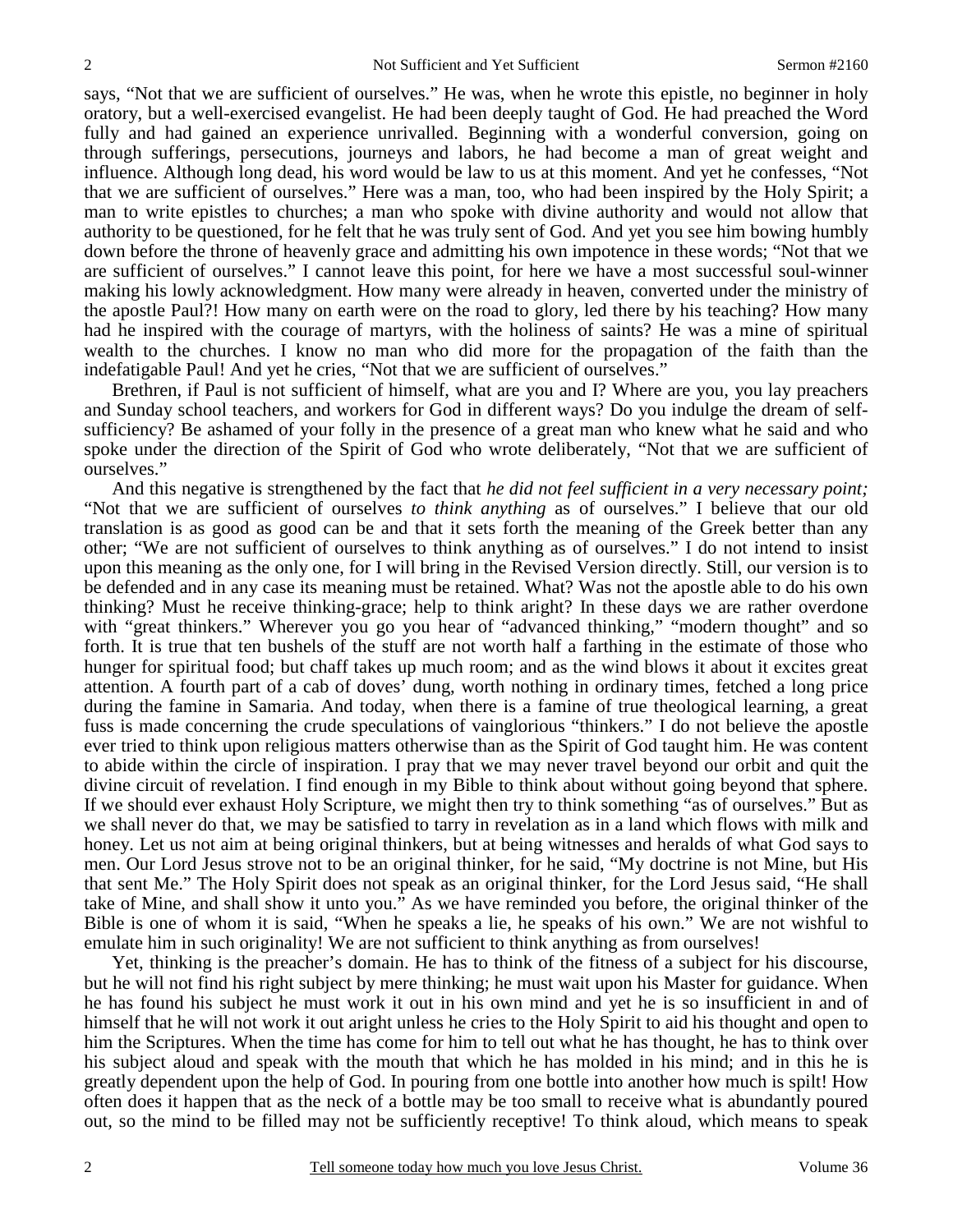instructively, is no easy thing; and so to speak that men are *saved* by our speaking is quite beyond us! In this matter "We are not sufficient of ourselves to think anything as of ourselves." This impotence even in thought puts the preacher into a very low condition. In that position let him be content to remain! Let him look to the Lord for his thinking and speaking; and then he will do well!

*In the whole matter we are of ourselves insufficient*. The Revised Version puts it; "Not that we are sufficient of ourselves, to account anything as from ourselves." Now this declaration has a further and wider sweep than the former for, as I understand it, it includes all that I have said about thinking and with it every other matter which is involved in our holy service. "We are not sufficient to account anything as from ourselves"; we have not enough sufficiency to be able to reckon any *part* of our ability as coming from ourselves! Does a man wish to reach the human mind with heavenly truth? He must do it by the sufficiency of God! Does he wish to get at peculiar cases? He must be instructed by the Spirit of God! Does he desire to awake the careless? Let him look to the quickening Spirit! Does he wish to comfort the disconsolate and cheer the despairing? He is not sufficient of himself for this; let him call upon the Comforter, even the Spirit of God! As to that deep mystery of our holy faith which is called regeneration, or the new birth, the preacher may not *dare* to think that he can perform this! Into that secret chamber where men are born from above none can intrude. He that works the new birth is God alone. In the new creation, as in the old, He takes counsel with none. Of this, especially, all must say, "Not that we are sufficient of ourselves to account anything as from ourselves."

*Thus all must be of God*. Our thought of divine doctrine; our preparation for the delivery of that thought; the choice of words for utterance; the very tone and especially the spirit, the feeling, the faith with which the preacher delivers his message; all these are essential things and in none of them is the preacher sufficient of himself.

 You see, then, what the great doctor of grace, the grand teacher of the new covenant, thought of human sufficiency! If he felt that for the least as well as for the greatest thing in our ministry we must look to God, surely our experience confirms his statement! Let us take the lowest place and in humble consciousness of inability, let us look to the Strong for strength; but never be so foolish as to rely upon ourselves.

 We will now joyfully consider how the question is answered *positively*. There is an answer to the question, "Who is sufficient for these things?" The answer is, "All who trust in the Lord are made sufficient as ministers of a new covenant." This is explained to us in the first sentence, *"Our sufficiency is from God*." In God there is all the wisdom, all the thought, all the love, all the power, all the conquering energy which a minister can require! And to work upon the hearts of men there lies in the omnipotent grace of God a fullness of might so that the stony heart shall be transformed and on its fleshy tablet shall be written the will of the Lord! That our sufficiency should be of God is infinitely better than if it were of ourselves, for then our sufficiency cannot be questioned, cannot be suspended, cannot be exhausted! If you had to bear your own charges, you might soon be bankrupt. But now you are like a child that travels with his father and his father pays for everything. He has no care about cost. He is not called upon to exercise a pinching economy. He draws upon an inexhaustible purse for all he needs and leads a princely life; for his father pays for all. Our sufficiency is of God; let us practically enjoy this truth of God. We are poor, leaking vessels and the only way for us to keep full is to put our pitcher under the perpetual flow of boundless grace. Then, despite its leakage, the cup will always be full to the brim! "Our sufficiency is of God." "I do not feel able," cries one, "to win a soul. I feel it is a work too hard for me." Continue to feel that truth of God, but at the same time let faith balance the feeling by reminding you that "Our sufficiency is of God." brother, if God sent you He will go with you! And if God gives you a message to deliver, He will prepare the ears and the hearts for that message. Blessed words are these for every minister of Christ, and for all of you who in any way are working for His dear name! "Our sufficiency is of God."

 In very deed *we are made sufficient,* for the apostle says, "Who also made us sufficient as ministers of a new covenant." The Lord makes His servants sufficient for the work required of them. If we had to change the heart, we should not be sufficient; if we had to write upon the heart by the power of the Spirit, we should not be sufficient, for the Spirit of God is not at our command. But if we occupy only this position; that we bear witness to God's new covenant promises; then His grace makes us sufficient! There is a little valve in an engine which if it is touched will set its whole machinery in motion. That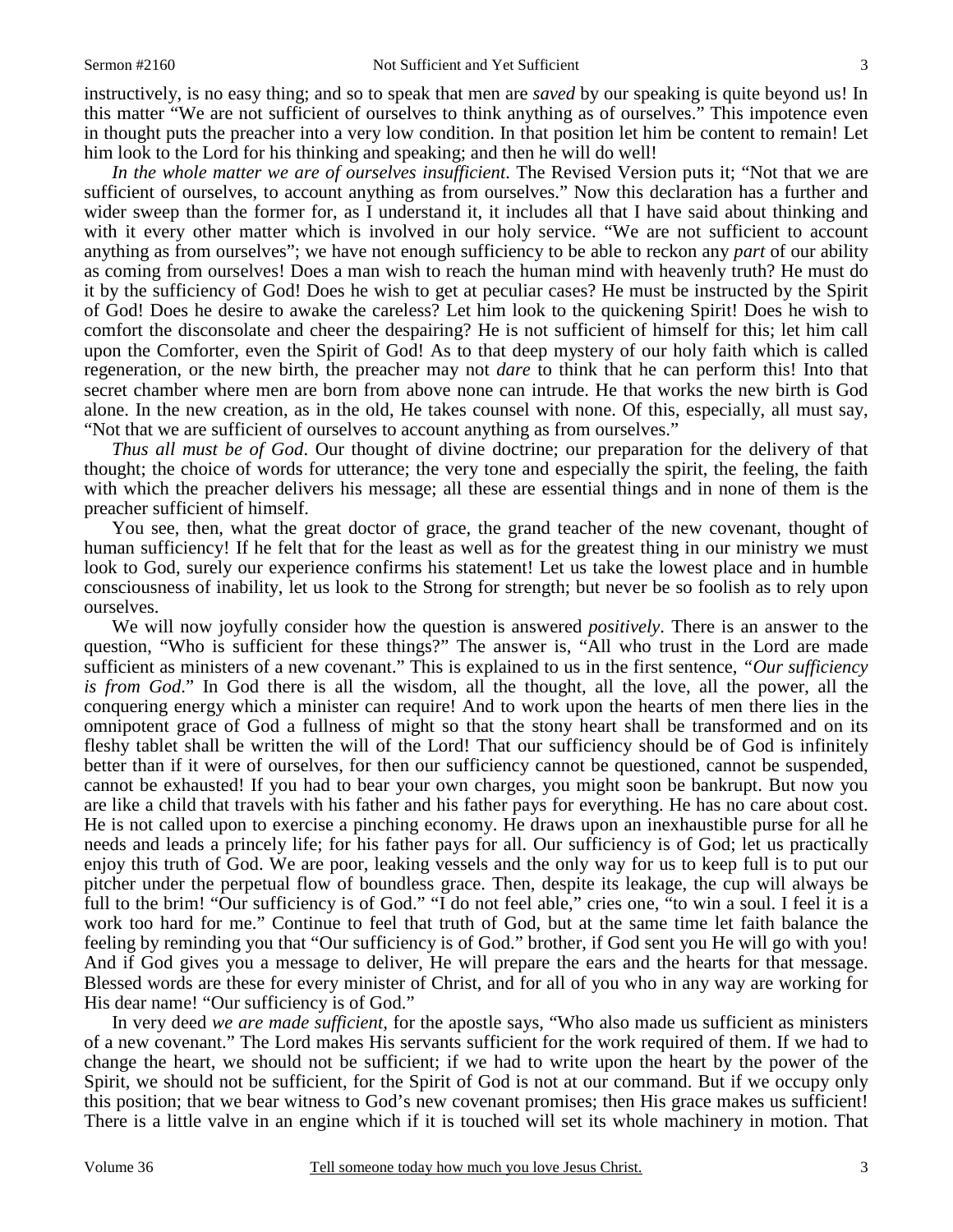engine may be turning a number of wheels and we should not be able to do the work of all this machinery; and yet, in another sense, we are quite capable of doing all the work; for by turning a certain handle the engine puts forth its power, the wheels move and the work is done. A little child with a trembling finger can set loose tremendous forces and so accomplish enormous results. Beloved, we are made much of by God, but we of ourselves are *nothing*. I said to myself, as I came here this morning; what is my part in the matter? Set in a valley of dry bones, I ask myself, "Can these dry bones live?" If I had to make them live, "Who is sufficient for these things?" But my work is not to make the dry bones live! The breath from the four winds will do that! My work is not even to put the bones together, bone to its bone. I could not refashion the scattered anatomies. What have I to do, then? I have but to prophesy and say, "Thus says the Lord." Now, for this, divine grace has given me a sufficiency. It is not, "Thus I say." Not "Thus I think." But, "O you dry bones, hear the word of the Lord." For that proclamation I have received ability from the Holy Spirit and I do not fear to exercise it! We are made sufficient to be ministers of the new covenant.

 Hear a lesson. Dear Christian lady, you have been lamenting, "Alas, I am not sufficient for my class." You are sufficient if this is what the Lord has called you to do. To pray for those girls; to tell them the way of salvation and with loving heart to weep them to the Savior; the Lord can make you sufficient for this. Yonder dear friend says, "I have been preaching in a village and the people are so dull that I cannot move them. I am not sufficient for the task." Go and confess that fact to your Lord and then begin again with the sufficiency of God; and you will mark a change come over the spirit of the scene! I pray you, do not despair! The painful discovery of your own insufficiency ought to be the means of leading you to the Lord and so of girding you with new strength!

 The apostle evidently means that *through grace we are adapted to the work;* "He has made us sufficient as ministers of a new covenant." We are not ministers of the Old covenant of command and threats; if we were so, we might exceedingly fear and quake. We are sent to be ministers of the Spirit of that covenant which says, "A new heart, also, will I give you, and a new spirit will I put within you." We are ministers of a covenant of pure grace in which God, and not man, is the worker! We are, by the truth spoken in love, to convey to men's hearts the Holy Spirit. We are ministers, not of the letter of the law, which kills; but of the Spirit, that gives life. "Oh!" says one, "that is hard work." It seems to me, on the contrary, to be the easiest of work when divine power works in us! Shall I tell you what is needed to make a man sufficient for it? He must be able to bear personal witness to the truth of God. Were you ever filled with life by the Spirit of the new covenant; the covenant of gracious promise? Then you can tell poor sinners where life is to be had. Were you slain by the law and are you made alive by the Spirit of God? Then you will preach of the law of God tremblingly and you will speak of life in Jesus Christ with living certainty! Do you know in your own soul what it is to be quickened by the Holy Spirit? If not, hands off the ark of God! But if divine power has come upon you and you have been made to live the life of faith in Christ Jesus, then you have one point of ability to be a minister. Beyond this, a living, loving heart is a great necessity. Have tender sympathy with those who have not so learned Christ and feel an intense desire that they may obtain eternal life. Bring your spiritual life into contact with their spiritual death and as one candle lights another, so may the Lord convey life into other hearts by your testimony! If our part were other than it is we might despair; but if we are called upon to be witnesses for God and sympathizers with God, then this ability is to be had; yes, we trust the Lord has already "made us sufficient as ministers of a new covenant."

 Dear friends, there must be in us great longing of heart to be of service to our fellow men. He that can come into his pulpit and preach, saying to himself, "I do not care whether souls are saved or not," will win no hearts for Jesus. But, oh, if God the Holy Spirit makes you tender towards never-dying souls and eager to snatch them from the eternal burnings, then you have that kind of ability which will fit you for the Master's use! You see those wires which pass along our roads; they are nothing but dead metal. Are they sufficient of themselves to spy out what is happening in the capital of France and to report it here? No, not of themselves. Yet that unconscious wire is quite sufficient to accomplish the transmission of news from Paris. Information is obtained and the wires flash the message under the sea to our door! The wire is quite sufficient, though not sufficient of itself. The Lord uses us as His telegraph wires to communicate between Himself and fallen men. And we, by His almighty power, are made to convey to them the truth with power. It flashes from our heart and tongue to the ears and heart of the man whom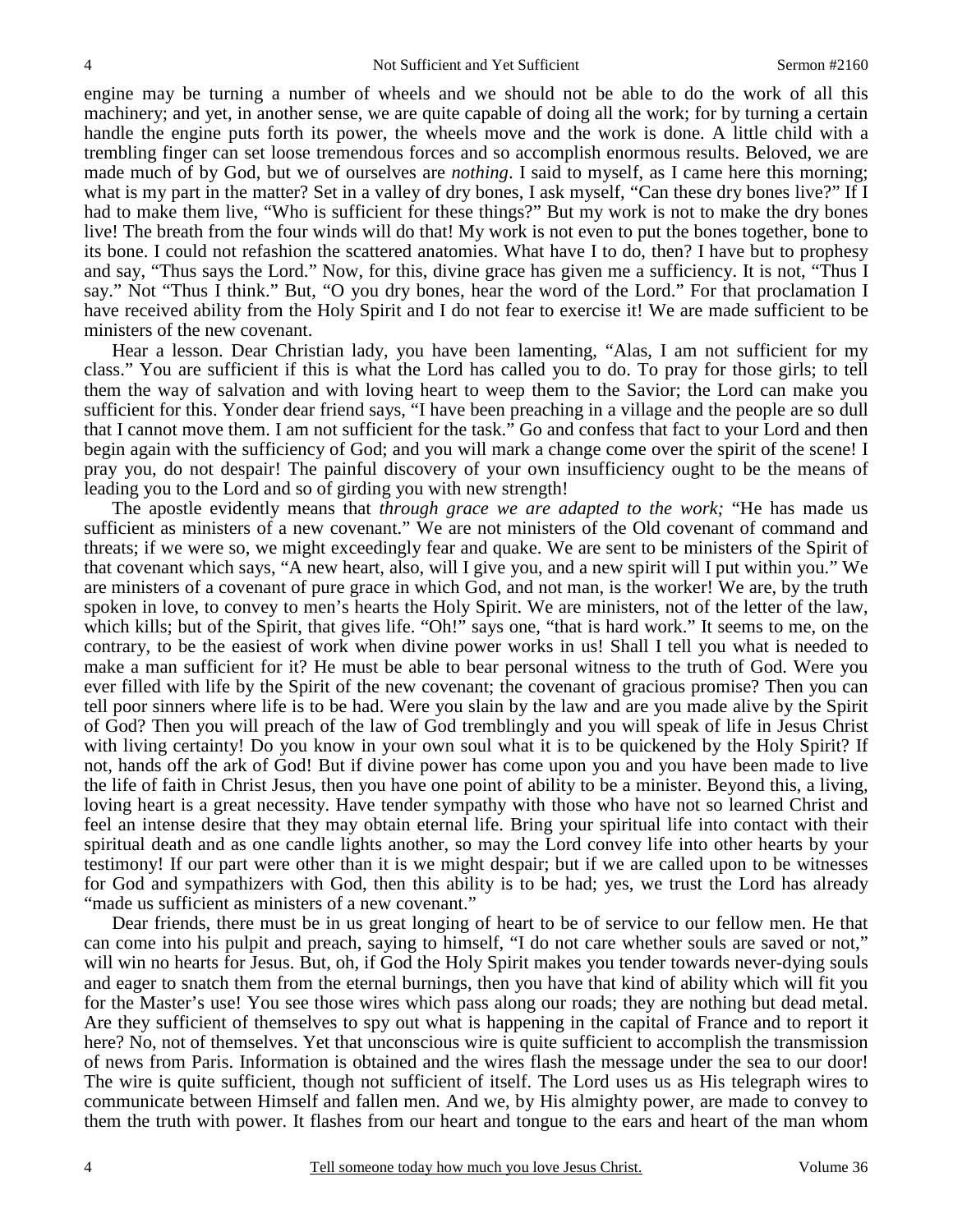the Lord intends to bless. The words which we speak are not ours, but the words of our Lord who said, "The words that I speak unto you, they are Spirit, and they are life." May many of my hearers know this in their own cases!

**II.** I have worked out my first point and we have viewed our text as the answer to the minister's question. Secondly, we must view the text as A DIRECTION TO THE HEARER'S THOUGHTS. These thoughts must again be both negative and positive.

 The first negative counsel I suggest to you is this; *trust not your own sufficiency*. If we who preach to you and if those who were far greater than we are felt bound to say, "Not that we are sufficient of ourselves to think anything as of ourselves," how little must *your* sufficiency be! It is very wonderful how fully in Scripture the inability of man is set out. Here we see our inability to *think* aright; "We are not sufficient of ourselves to think anything as of ourselves." In another passage we find that a good will is of the Lord. "Work out your own salvation with fear and trembling. For it is God which works in you both to will and to do of His good pleasure." To will aright is more than to think aright; but we never make so distinct an advance as to will that which is good until we are made willing. When we get as far as that, we pull up all of a sudden and make a dead halt, finding, with the apostle, "To will is present with me; but how to perform that which is good I find not"; then are we driven to God for power to turn our willing into acting. In this going to God we are brought to a stand-still again, for we read and feel that, "We know not what we should pray for as we ought." What can we do, if even in prayer we fail? Suppose we are taught to pray and, helped by the Spirit of God, we begin to work; yet we cannot keep on working without fresh grace; for David, when he had worked up the people to a very high degree of consecration, thought it necessary to pray that the Lord would "keep this forever in the imagination of the thoughts of the heart of Your people." Our Savior prayed, "Father, keep them," for we soon go back to the old deadness and lethargy unless He that first made us alive *keeps* us alive. Are any of you carelessly saying to yourselves, "I can be saved just whenever I like. I shall put off thought upon religious matters for I can believe and pray and live rightly at my own option. My salvation lies in my own power and the keys of heaven swing at my belt. I can delay as long as I please and then at last cry, 'Lord have mercy upon me!' and go straight away from the sewers to heaven." You will find the truth of God to be quite another thing. "It is not of him that wills, nor of him that runs, but of God that shows mercy." I shall pray God that this wicked self-sufficiency of yours may be driven out and that you may learn the meaning of Jonah's words, "Salvation is of the Lord." I think this is a plain teaching of our text.

 The next lesson I suggest to you is, *seek not another ministry*. It may be right, as far as I am concerned, that you should choose another *preacher;* but do not so on the ground that we are not sufficient; for He "made us sufficient as ministers of a new covenant." Some run about from one preacher to another hoping to find a peculiar something in one which they have not found in another; but in all true preachers the sufficiency is one; for "our sufficiency is of God." Try the spirits and hear only the man who preaches the truth of God, but look for nothing in the *man*. Anxiously wish to find eternal life, and if you are so seeking, our preaching is sufficient to bring it to you, for it has already brought it to thousands; in this house of prayer so many have found eternal life in Christ Jesus that we seek no letters of commendation as to our sufficiency in God. He has used us and can use us again; and you, by earnestly hearing the gospel, if you are willing and obedient; shall eat the good of the land. But if you do not bow your necks to the scepter of divine grace, it shall not be through *our* deficiency that you are lost, but through your own rejection of the Savior!

 The next negative lesson that the hearer should learn is, *rely not on your own thoughts*. Here the apostle says, "We are not sufficient of ourselves to think anything as of ourselves." Do not, I pray you, therefore, indulge the *thinking* faculty at the expense of *believing*. Some are always trying to dive deep into things and they go so far down into mysterious subjects and debated doctrines that they stir up the mud at the bottom and cannot see anything themselves; neither can we see what they are doing. What do you think? A man is perishing. A life belt is thrown to him and he will not touch it till he knows in what shop the belt was made and whether the workpeople are paid good wages. Poor soul! He will die because his mind is so inquiring and his senses have gone wool-gathering at an unseasonable time. Jesus Christ is the Savior for sinners. Believe in Him, and you shall live; be washed in His blood, and you shall be whiter than snow. Continually raising critical questions and prying into the infinite nothingness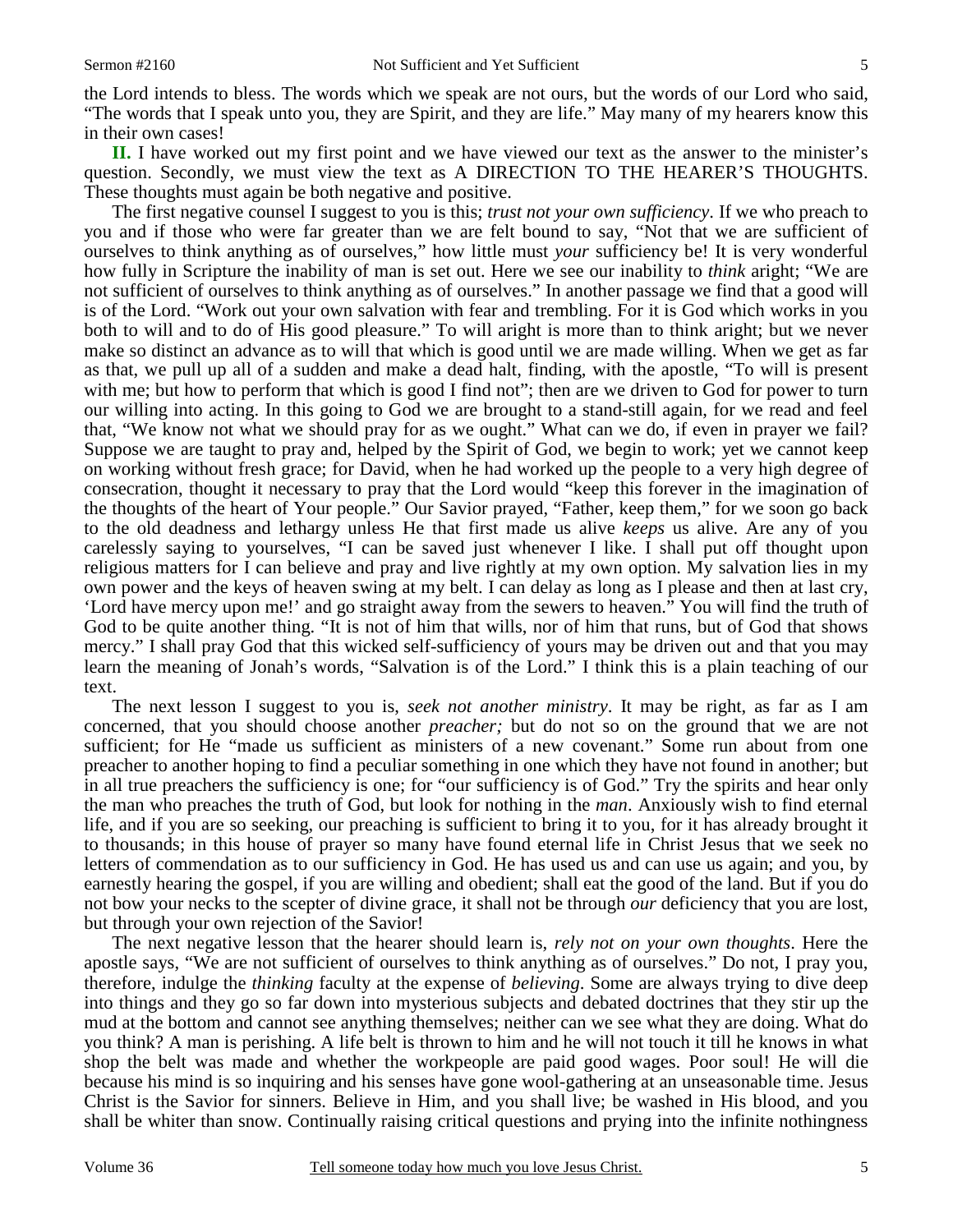will surely land you on the dark shores of despair and death. Happy are they who believe, take the Word of God and rest thereon. "Still," says one, "surely you would have us think?" Yes, think as much as ever you can, but I am not authorized to preach to you, "He that *thinks* and is baptized shall be saved." I am commanded to tell you, "He that *believes* and is baptized shall be saved." "But is there not such a thing as honest doubt?" cries one. I suppose there may be, but all that doubt which is now so popular and ostentatiously labels itself, "honest doubt," I am a little suspicious of. If I were walking over lonely fields at night and should meet a man and he took the trouble to assure me over and over again that he was an honest man, I should not feel much reassured. If a man were cutting a pane of glass out of my window, in the middle of the night, and when challenged answered that he was an honest man, I think I should let my dog loose and leave *him* to decide the question. When a sect everlastingly prefaces all it has to say by claiming to be honest, I am rather inclined to suspect that it needs to give assurance. The Chinese trader who put up over his shop, "*No cheat here,"* turned out to be the biggest rogue in the street. If you are honest, you will confess that you have sinned, and then you will come to Jesus for that remission of sins which comes through His sacrifice. Look to Jesus and live! He has borne away the sin of all believers. He suffered in the sinner's place and whoever believes in Him shall not perish, but have everlasting life. Oh, if you believe in Him, that act of believing shall do more for you than seven ages of thinking could accomplish so long as you refuse to accept the Savior whom God Himself has provided!

 Once more, as a negative direction to the hearer, *let none of us be content with the letter*. Let no man rest in the hearing of the law and the trying to keep the commandments, for by the works of the law there shall no flesh be justified in God's sight. What is meant by the letter here is evidently the law, if you note the context. The law condemns and so is the ministration of death; the gospel brings the promise of the Spirit and so is life. Be not satisfied with merely knowing the letter of even the New Testament; be not content with knowing the doctrines of grace and being called orthodox. Seek to feel the power of gospel truth. There is a dead orthodoxy as well as a dead heterodoxy. You must have the Spirit as well as the letter, or else the letter will be a savor of death to you. Power must be present as well as form, or else "having a form of godliness, but denying the power thereof," you shall be no nearer heaven than if you had not even the form.

### Now, gather direction positively.

 First, *look beyond us who are preachers; yes, look to the Spirit of God*. In the meetings of the Society of Friends they sometimes sit still and nobody speaks. It would do us good to have an occasional silence, if so the people would learn to look clean away from human agency to the power of God. I think we may continue speaking and yet if you are wise you will put no reliance upon us or our speaking apart from the Lord our God. Think not that you have done a good deed in merely coming to hear us talk. O friends, there must be more than words in the gospel ministry or all will be in vain! There must be a secret heavenly power in our testimony or it is no better than dead. Our gospel is not a sword that glitters, but an edge that cuts, wounds, and kills! Do you know the power of the Word? If not, I pray God you may know it; for without the Spirit of the Lord you are nothing and have nothing. If you hear the preacher and his thoughts, but have never felt the Holy Spirit revealing to you truth in the love of it, and in the power of it, you are in an evil case.

 Further, *look beyond thought by faith*. Think, as we have already said, but still labor most after believing. To believe is to follow the way of salvation. Evermore it is written, "The just shall live by faith." "He that believes on the Son has everlasting life." "Therefore being justified by faith, we have peace with God." "He that believes on Him is not condemned, but he that believes not is condemned already." O my hearer, your chief business is to *believe* on the Son of God! To speak plainly, you have to believe in Christ or to be damned! Whatever your own thoughts may be, you must accept God's thoughts and yield your understanding, yours affections and your will; and accept God's terms of grace which are that you are nothing, and that Christ is everything. Oh, I pray you, dear hearers, if you do not, by our ministry, get help in the matter of *faith*, do not think that you have been helped at all! All mere thinking out of problems and working out of propositions will leave you where you were. It is believing that brings eternal life into the soul and the more believing there is, the more does that life abound.

 Next, *look beyond the outward command even of the New Testament*. I need not exhort you to look beyond the commands of the Old Testament; you have done so; but even with the New Testament you must not rest in the outward form of it. To believe that *faith* will save you, will not save you; you must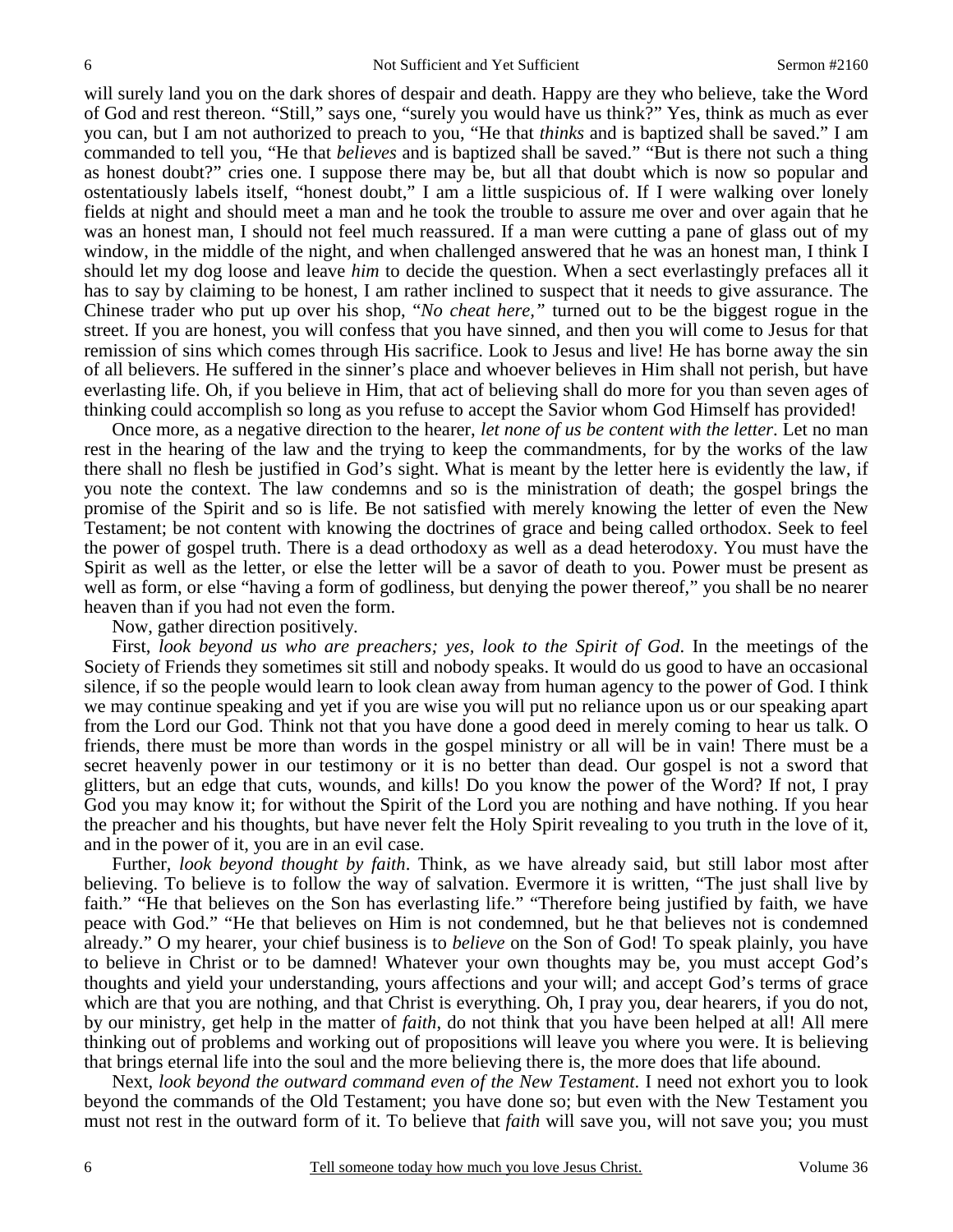*exercise* faith itself. To recognize that the believer should be baptized will not save you, but you must yourself believe and be baptized. Neither will the baptism save you unless you are buried with Christ in it. You must come and take Christ and be washed from your sins in His precious blood or you will die in your sins. To believe that the Holy Spirit can new-create you will not new-create you; you must in very deed be made a new creature in Christ Jesus by the Holy Spirit! Get beyond the mere shells of doctrine and taste the heavenly kernel which is the true food of the soul. My dear hearers, I am terribly afraid lest I should be ministering to your comfort while you are out of Christ. I come not here to be a fiddler at your feast of sin. I would not set the tune for you to dance by. My music is of another sort; it is a certain sound which calls you to do battle for your lives against your sins. I pray you, put no reliance upon the externals of religion, but seek the inward and spiritual grace of which they are meant to be the channels. Repent! Believe! Lay hold on Christ and quit your hold of sin! Let not this exhortation be mere words to you. May the Spirit of power go with the command that you may repent and believe the gospel and so may be saved! I beseech those of you who are regular hearers of the gospel to get beyond even the best of hearing. I will not say, "If you do not mean to lay hold on Christ do not come to hear, and thus increase your condemnation," for you might take me at my word and then I should be sorry for your absence.

 I should like you to remain within gunshot of the gospel, for you may yet feel its power. But there are persons coming here regularly and sitting in their pews, who are, I fear, deceiving their own souls by the very fact of their coming here. They think because they have heard a sermon that they must be the better for it. Alas, they may be all the worse for their hearing, for it may have flattered them in their selfrighteousness and made them more secure in their pride! Is it not foolish for any man to say, "I must be a good fellow for I hear nothing unsound. I keep to the old gospel and I am a constant attendant on the means of grace"? If you do not get the grace of the means, the means of grace will be of no use to you! May God the Holy Spirit help you to get away from the mere letter to the real soul and Spirit of the whole business! May you feel, believe and actually yield your heart to Christ! I have known some who were brought up to hear the truth of God from their childhood and almost as a matter of course they joined the church in their youth and stood well as to moral character for years. But after a while they grew indifferent to divine things and gradually wandered away into sheer worldliness, almost blaming others for allowing them to make a profession. In their case the Holy Spirit never wrote upon the tablets of flesh but I scratched a letter or two on the unchanged stone. The work was never done by the Holy Spirit, but by parental influence and pastoral persuasion; and so in due season it all vanished. I pray God to save you from the religion which is born of excitement and revivalism and shows itself in spasms. Come to close work with God by confessing your sin and laying hold on Christ crucified with a real, living faith! May the truth of God be written on your hearts by the Spirit. God grant it!

**III.** I finish, now, by A LESSON TO THE CHRISTIAN CHURCH.

 To you people of God, in your endeavor to spread the gospel, I say, first, whispering it in your ear, *trust no man who is self-sufficient*. Oh, yes, he can do it! It is easy for him to preach fine sermons. Bless you! He can do it at any time and anywhere. He can convince and convert souls in any quantity. Did you read in the paper, "Glorious meeting! Eighteen souls out for salvation"? He was speaking that evening. *He* can fetch them. Certain other preachers doubt him, but that is all jealousy. He can do it; that he can. Let such a man go where pride is at home. Our lowly Lord will not have him. Christ's men are more apt at weeping than at bragging; they feel their inability rather than their ability. The man who does everything *for* the Lord is the man who cannot do anything *without* the Lord. The man that knows he is nobody, God will make somebody; but he that is strong and mighty, king and lord, master in the realm of thought, who can make his own theology and so forth; he shall wander on till he loses himself among the dark mountains to his sure destruction! Do not be in a hurry to put self-confidence into a leading position; he will be better in the rear rank; if in the army at all.

 Next, *doubt not the sufficiency of the gospel in any case*. Since our sufficiency is of God, you may take the gospel down that dark, horrible slum where there are none but thieves and harlots; and it will do its work. Since our sufficiency is of God, with God all things are possible. You have a horrible neighbor who seldom speaks without an oath; he is as wicked a man as ever lived and therefore you never give him a sermon, or speak to him about Christ, for you fear that your gospel is not suitable for him. He is just the very man that God may bless! Go and try the unlikely one! Behold how the Pharisees and